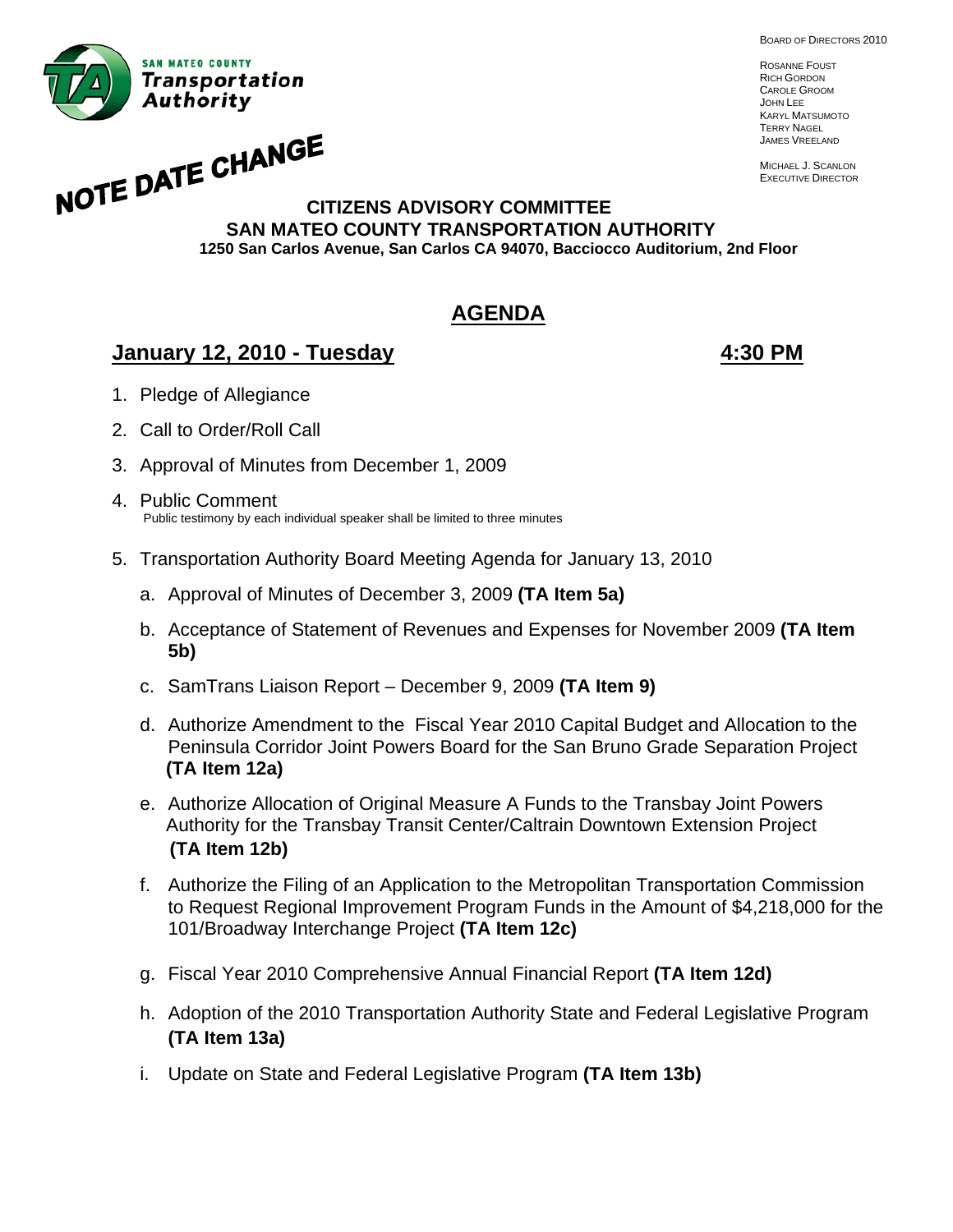- 6. Report of the Chair (P. Dixon)
- 7. Report from Staff (J. Hurley)
- 8. Member Comments/Requests
- 9. Date, Time and Place of Next Meeting: Tuesday, February 2, 2010 at 4:30 p.m., San Mateo County Transit District Administrative Building, Bacciocco Auditorium, 2<sup>nd</sup> Floor, 1250 San Carlos Avenue, San Carlos, CA 94070
- 10. Adjournment

*All items on this agenda are subject to action* 

CAC MEMBERS: Barbara Arietta (Vice-chair) · Jim Bigelow · Pat Dixon (Chair) · John Fox · Rich Hedges · Randall Hees · Charles King · Steve Krause · Austin Mader-Clark · Doris Maez · Daniel Mensing · Larry Shaine · April Vargas · Paul Young · George Zimmerman

Members of the public are welcome to attend the teleconference location at 2405 Kalanianaole Avenue, PH11, Hilo, HI 96720: Rich Hedges, Tel: 808-935-9260.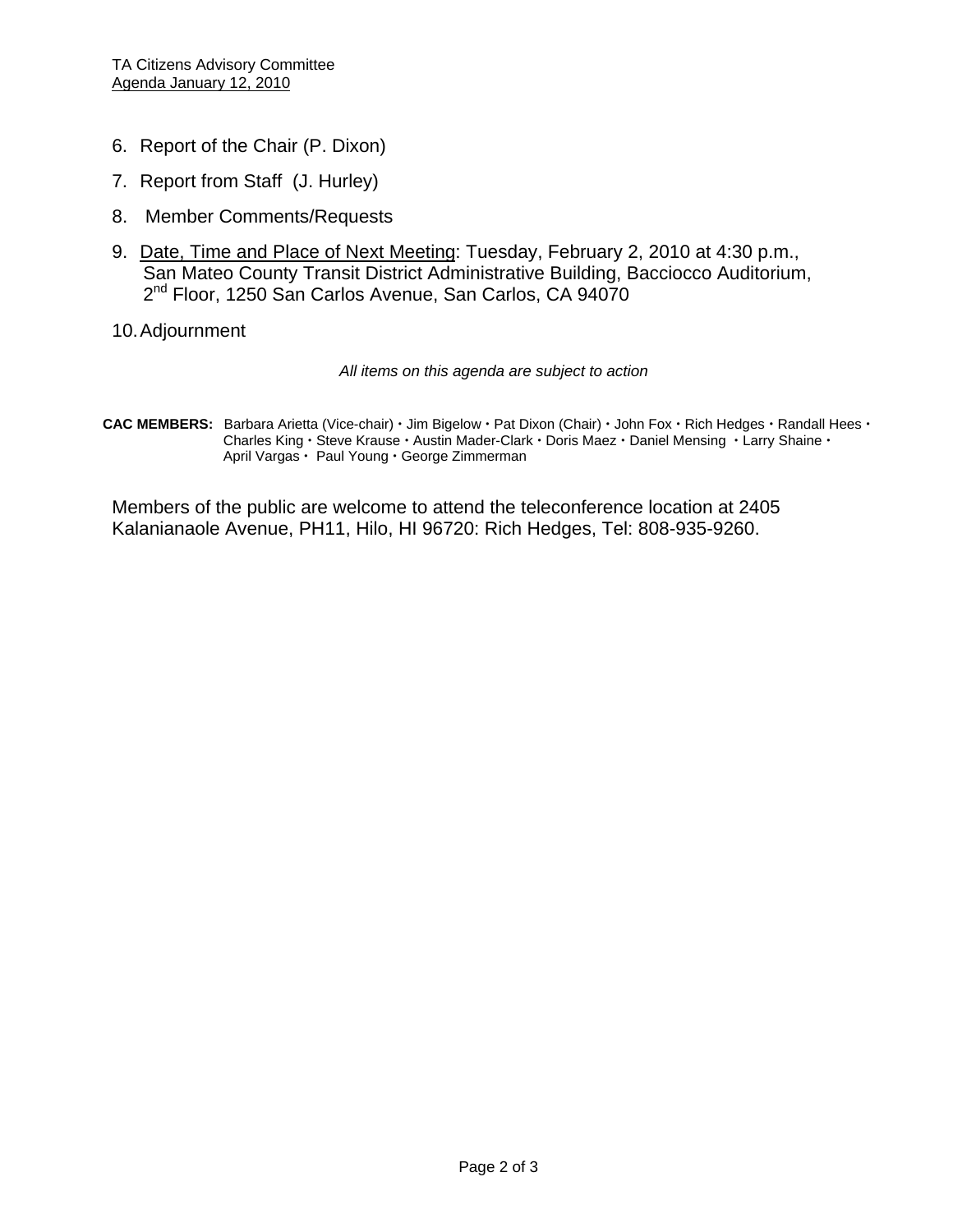# *INFORMATION TO THE PUBLIC*

If you have questions on the agenda, please contact the Assistant District Secretary at 650-508-6223. Assisted listening devices are available upon request. Agendas are available on the Transportation Authority Website at [www.smcta.com.](http://www.smcta.com/)

#### *Date and Time of Boards and Advisory Committee Meetings*

San Mateo County Transportation Authority (TA) Committees and Board: First Thursday of the month, 5 p.m. Transportation Authority Citizens Advisory Committee (CAC): Tuesday preceding first Thursday of the month, 4:30 p.m. Date, time and location of meetings may be changed as needed.

#### *Location of Meeting*

The San Mateo County Transit District Administrative Office is located at 1250 San Carlos Ave., San Carlos, which is one block west of the San Carlos Caltrain Station on El Camino Real, accessible by SamTrans bus Routes: 260, 295, 390, 391, KX. [Click here for map.](http://maps.google.com/maps?f=q&hl=en&geocode=&q=1250+San+Carlos+Ave,+San+Carlos,+CA+94070&sll=37.0625,-95.677068&sspn=33.077336,56.25&ie=UTF8&ll=37.507394,-122.261996&spn=0.008085,0.013733&z=16)

#### *Public Comment*

If you wish to address the Citizens Advisory Committee, please fill out a speaker's card located on the agenda table. If you have anything that you wish distributed to the Citizens Advisory Committee and included for the official record, please hand it to the Assistant Authority Secretary, who will distribute the information to the Committee members and staff.

Members of the public may address the Citizens Advisory Committee on non-agendized items under the Public Comment item on the agenda. Public testimony by each individual speaker shall be limited to three minutes and items raised that require a response will be deferred for staff reply.

#### *Accessibility for Individuals with Disabilities*

Upon request, the TA will provide for written agenda materials in appropriate alternative formats, or disability-related modification or accommodation, including auxiliary aids or services, to enable individuals with disabilities to participate in public meetings. Please send a written request, including your name, mailing address, phone number and brief description of the requested materials and a preferred alternative format or auxiliary aid or service at least two days before the meeting. Requests should be mailed to Rosemary Lake at San Mateo County Transportation Authority, 1250 San Carlos Avenue, San Carlos, CA 94070-1306; or email to **[cacsecretary@smcta.com](mailto:cacsecretary@smcta.com)**; or by phone at 650-508-6223, or TDD 650-508-6448.

#### *Availability of Public Records*

All public records relating to an open session item on this agenda, which are not exempt from disclosure pursuant to the California Public Records Act, that are distributed to a majority of the legislative body will be available for public inspection at 1250 San Carlos Avenue, San Carlos, CA 94070-1306, at the same time that the public records are distributed or made available to the legislative body.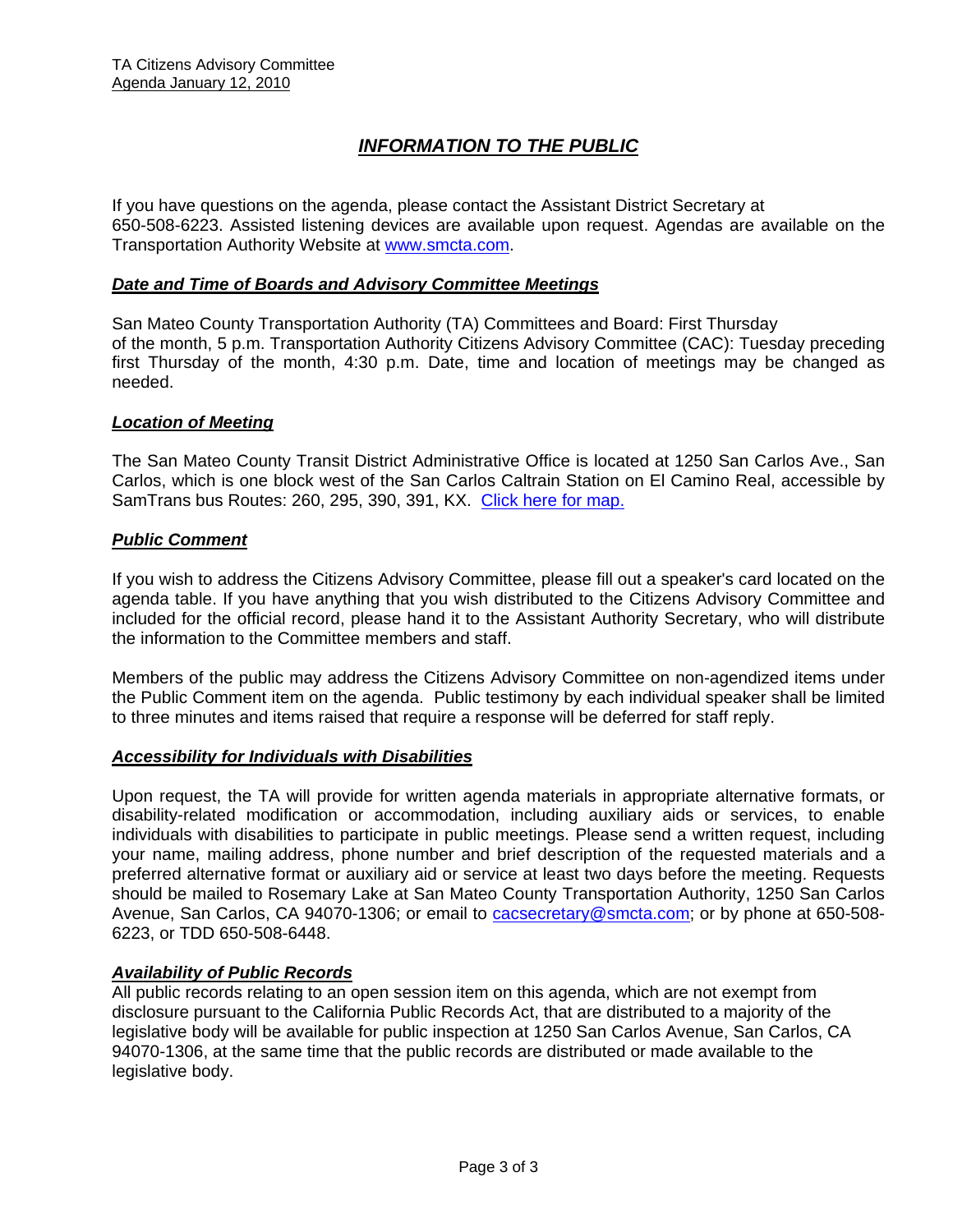#### **CITIZENS ADVISORY COMMITTEE SAN MATEO COUNTY TRANSPORTATION AUTHORITY**

1250 San Carlos Avenue, San Carlos CA 94070 Bacciocco Auditorium, 2<sup>nd</sup> Floor

# **MINUTES OF DECEMBER 1, 2009**

**MEMBERS PRESENT:** B. Arietta, J. Bigelow, P. Dixon (Chair), J. Fox, R. Hedges, R. Hees, C. King, A. Mader-Clark, D. Maez, D. Mensing, L. Shaine, P. Young, A. Vargas, G. Zimmerman

### **MEMBERS ABSENT:** S. Krause

**STAFF PRESENT:** M. Choy, C. Harvey, J. Hurley, R. Lake, TA Director K. Matsumoto, S. Murphy, L. Snow

Chair Pat Dixon called the meeting to order at 4:35 p.m. Charles King led the Pledge of Allegiance.

TA Director Karyl Matsumoto thanked the CAC for their work and making her job easier. She wished everyone happy holidays.

#### **APPROVAL OF MINUTES**

Jim Bigelow asked, on page three in the last paragraph, to add first county *in the state* and on page six in the second paragraph to change "cities cannot" to "cities *should not.*"

A motion (Bigelow/Hees) to approve the minutes of November 3, 2009 with these changes was approved.

#### **PUBLIC COMMENT**

Pat Giorni, Burlingame, thanked Executive Director Michael Scanlon for his support to accommodate bikes as part of a project in Redwood City on the El Camino Real.

#### **"New" Measure A Program – Strategic Plan Implementation Update (Plan) (TA Item 10)**  Manager, Capital Project Planning Melanie Choy presented the following details:

- Feedback was summarized from the TA Board Strategic Plan Subcommittee, TA CAC, ad hoc committee of city managers, City/County Association of Governments of San Mateo County (C/CAG) and C/CAG committees.
- The majority of comments focused on the criteria for the programs that are subject to a call for projects.
- Comments on the Highway Program included the need to build upon previous work; to link with the Countywide Transportation Plan; to ensure participation and transparency if no call for projects, and to coordinate closely with C/CAG when developing the project list.
- The CAC asked to be included in Plan process and timing of meetings with stakeholders was an issue.
- There will be two program calls for projects in 2010: the local shuttle and bicycle & pedestrian programs.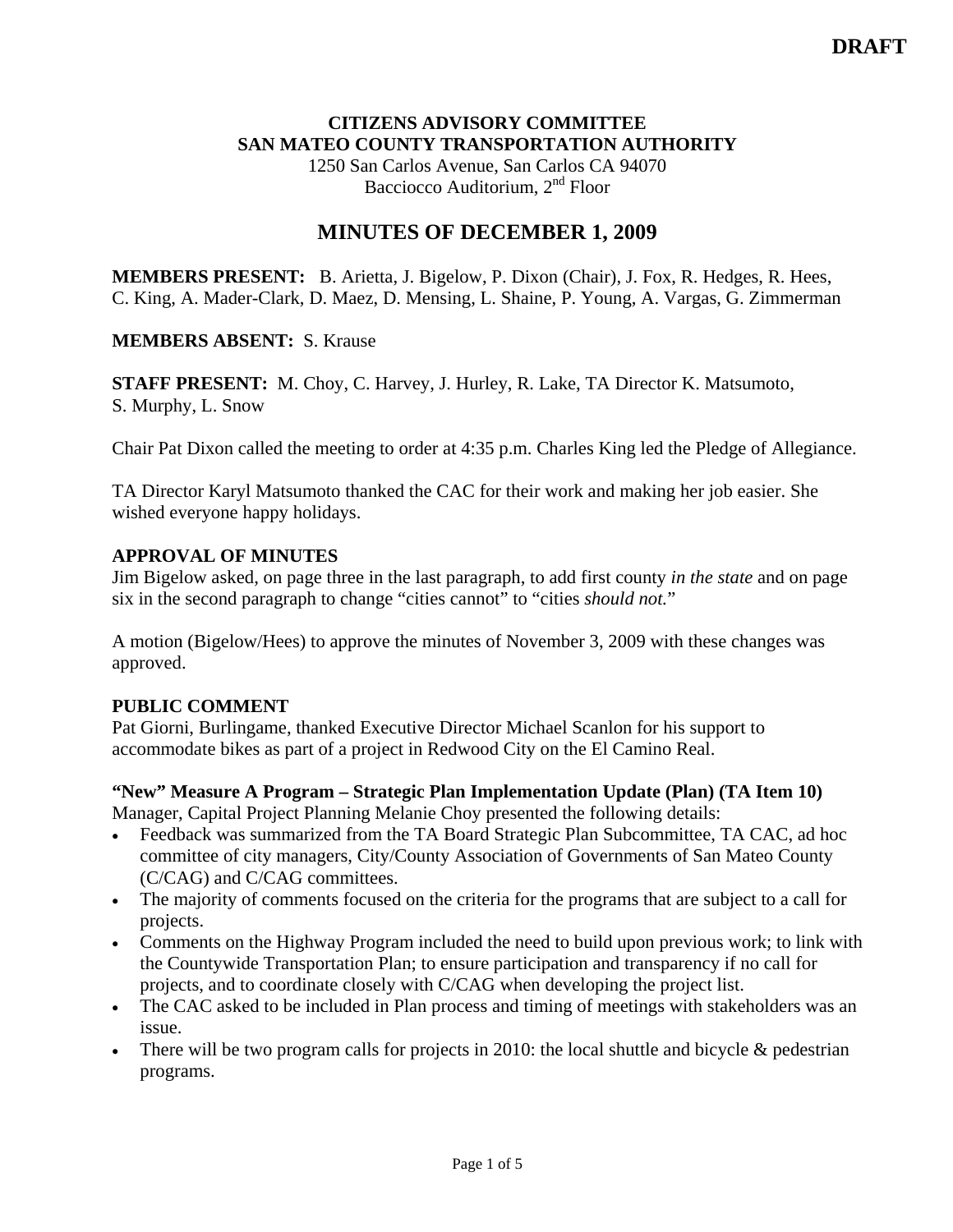The comments were organized into categories including approach, call for projects, evaluation and monitoring with columns noting whether the comments were included in the Plan, if comments will be considered later or if the comments were not included in the Plan.

George Zimmerman said the Plan provides a rational basis for project selection and strong support for sustainability. He said staff mentioned there would be an emphasis on projects that would be consistent and compatible with regional plans but he did not see this in the material. Mr. Zimmerman said the criteria may be a little too detailed for decision makers to follow and it would be a major responsibility of staff to ensure that project criteria are followed when projects are considered and ultimately endorsed by the TA.

Ms. Choy responded to Mr. Zimmerman's comment asking for clarification regarding criteria on regional consistency. There is a policy consistency criterion for the Countywide Transportation Plan, which feeds into the Metropolitan Transportation Commission Regional Transportation Plan so staff is looking for consistency with countywide and regional plans. Ms. Choy said staff will be looking at both local connectivity and regional connectivity in the Highway Plan because freeways don't end at the county borders. This is not stated in the Highway Plan, but that is the intention.

Austin Mader-Clark said the comment list noting job creation criteria doesn't seem relevant for the bike/pedestrian category. Ms. Choy said the "no" column for this entry means this criteria will not be excluded from the Plan.

Mr. King questioned if Alviso could compete for ferry service. Ms. Choy said the 2004 Measure A Expenditure Plan specifies \$30 million over the lifetime of the Measure for two ferry locations: Redwood City and South San Francisco.

#### Public Comment

Pat Giorni, Burlingame, asked if the call for projects for the bike/pedestrian category would be annually or biennially. Ms. Choy said it will be done every two years but the call for projects will be reviewed after the process to consider if it should be completed biennially or annually.

A motion (Hees/Hedges) to recommend implementation of the Plan was approved.

#### **ITEMS FOR REVIEW – DECEMBER 3, 2009 TA BOARD AGENDA**

There was no discussion on the following items:

- 1. Approval of Minutes of November 5, 2009 TA Item 3a
- 2. Acceptance of Statement of Revenues and Expenses for October 2009 TA Item 3b
- 3. SamTrans Liaison Report November 12, 2009 TA Item 7

#### **Authorize Rejection of All Proposals for Providing Environmental Planning (TA Item 11a)**

Mr. Zimmerman asked about the meaning of this action. Director of TA Program Joe Hurley said staff received three proposals but none met the minimum evaluation criteria. Staff will investigate why only three proposals were submitted.

A motion (Hees/Zimmerman) to recommend rejection of all proposals was approved.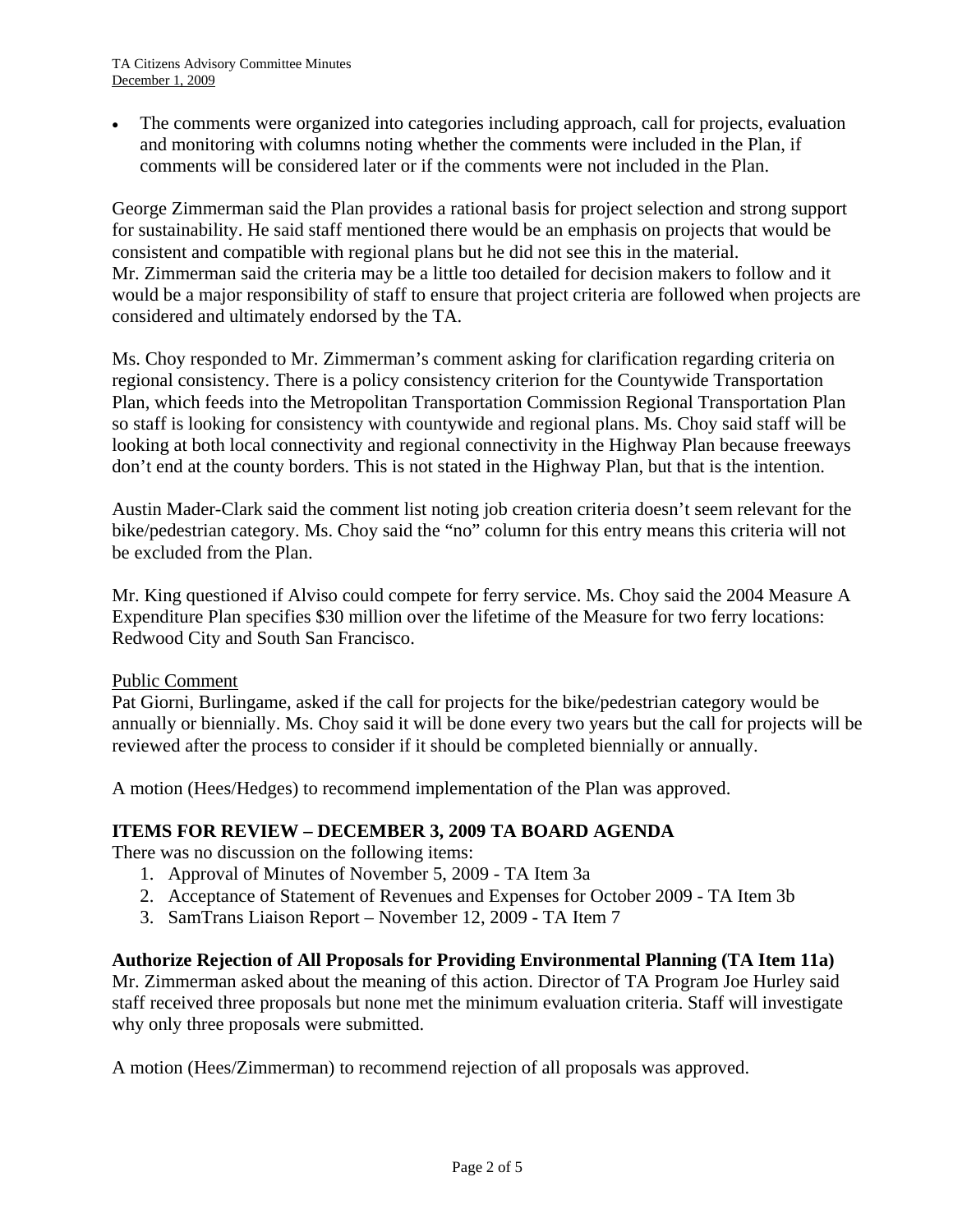**Authorize Award of Contract to Shaw/Yoder/Antwih, Inc. to Provide State Legislative Advocacy Services for a Total Not-to-Exceed Cost of \$133,328 for Three Years (TA Item 11b)**  Mr. Zimmerman supports this contract so the CAC can be adequately briefed on which legislation the TA should support. Government Affairs Manager Seamus Murphy said the TA crafts a legislative program for both State and Federal legislation, which will come to the CAC for review before proposed approval by the Board at the January board meeting. The program authorizes staff to take action on any legislation that fits within the scope of that legislative program for the year. Items outside the scope of the legislative program come before the Board as an individual action.

**Authorize Award of Contract to Holland & Knight LLP to Provide Federal Legislative Advocacy Services for a Total Not-to-Exceed Cost of \$180,000 for Three Years (TA Item 11c)**  Mr. Zimmerman asked about coordination with local congressional representatives. Mr. Murphy said the approved Federal lobbyist would coordinate activities. Holland & Knight LLP has been working with the District for a long time on the District's legislative priority and is very familiar with the District's delegation.

John Fox asked to what degree the TA and other counties and other lobbyists coordinate specific legislative measures for transportation. Mr. Hurley said the TA is part of a Self-help County Coalition and all of California self-help counties pull together resources and meet to discuss global or statewide issues that are not unique to specific counties.

Mr. King noted no Disadvantaged Business Enterprises (DBEs) submitted proposals for legislative advocacy services. Mr. Murphy said this would best be addressed by Contracts & Procurements and will ask staff to address this offline with Mr. King.

A motion (Hees/Shaine) to recommend support for State and Federal legislative services was approved.

#### **Authorize Award of Contract to Maze & Associates Accountancy Corporation to Provide Financial Audit Services for a Total Not-to-Exceed Cost of \$77,100 for a Three-year Base Term and Up to Two Additional One-year Option Terms (TA Item 11d)**

Mr. Zimmerman said the CAC has to rely on staff for appropriate consultants for audit services. Mr. Hurley said four proposals were received and Maze & Associates had the required qualifications to perform the scope of services.

A motion (Zimmerman/Hees) to recommend award of contract to Maze & Associates was approved.

### **Authorize Allocation Up to an Additional \$50 Million in Funds for Investment Advisory Services by Tamalpais Wealth Advisors (TWA) for the San Mateo County Transportation Authority (TA Item 11e)**

Mr. Hees asked where funds were that were being moved to TWA and about the goal for the current move. Treasury Manager Lori Snow said the TA has a portfolio of about \$415 million and \$300 million of that is invested in the County Pool. The TA moved \$100 million during the last 12 months to TWA. TWA has done an excellent job exceeding their benchmarks and lowered the credit risk within the \$100 million moved from the County Pool. TWA provides quarterly reports to the Board.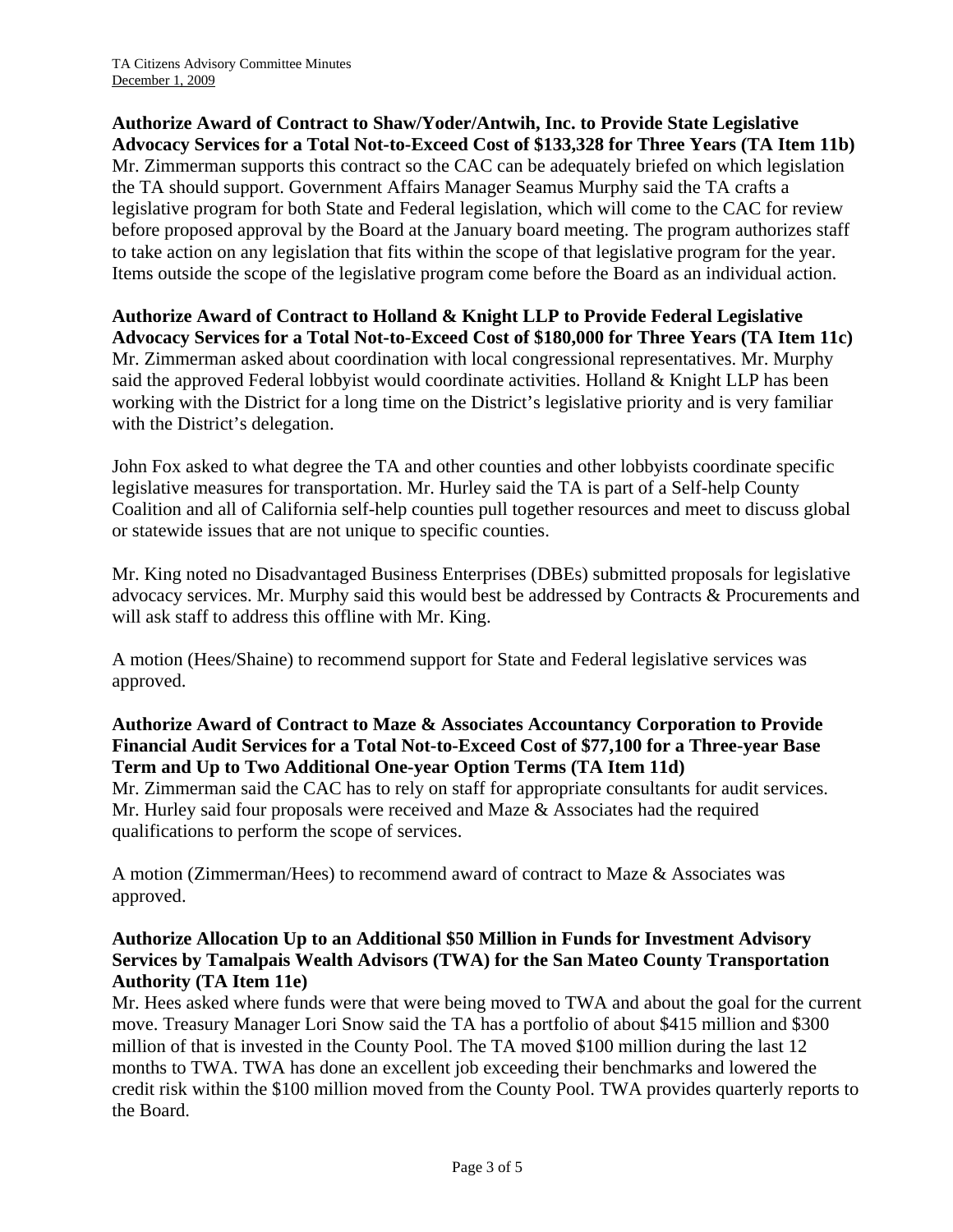Mr. Hedges asked if the portfolio with TWA contains any commercial real estate. Ms. Snow said the portfolio includes treasury securities and treasury agency notes.

Doris Maez asked if the \$50 million would also be invested 100 percent in treasuries. Ms. Snow said this is the advice from TWA.

Mr. Fox asked if TWA's compensation was a percentage of the total amount invested with them. Ms. Snow said the TA negotiated a better fee based upon the relationship with the District and Joint Powers Board (JPB). The fee is less by one basis point from what the TA was paying the County Pool. Fees are based on the amount of dollars under management, so in effect the TA is saving one basis point by moving funds from the County Pool to TWA.

A motion (Zimmerman/Hees) to recommend the allocation of \$50 million to TWA was approved.

#### **Update on State and Federal Legislative Program (TA Item 12a)**

Mr. Murphy reported:

#### State

The most significant State issue is the submission of a proposed initiative by a coalition of local government, transit and redevelopment agencies and public safety departments around the State. The initiative is a local government funding protection initiative that would protect local government funds from future diversions by the State. It would protect local sales tax money generated by self-help counties. The State might look to self-help counties to make some cuts and fill the deficit. Nine-hundred million dollars of State transit funding was diverted in the last budget cycle. A million signatures must be collected to get the initiative on the November 2010 ballot.

#### Federal

Staff is working with a coalition of local governments seeking to pass Troubled Asset Relief Program (TARP) legislation proposed by Congresswoman Jackie Speier and Senator Dianne Feinstein. The bill would compel the treasury secretary to use up to \$10 billion of TARP funds to reimburse local governments for losses experienced as a result of the Lehman Brothers financial collapse. The TA lost \$25 million of the \$155 million lost in the County Pool.

Mr. Zimmerman asked what sort of lobbying the county or TA could legally do to support the initiative to stop diversion of transportation funding by the State. Mr. Murphy said staff cannot do anything on government time or with government public resources to advocate for or against any measure. He said staff can and is providing information on the initiative.

Mr. Zimmerman asked which organization was promoting the initiative. Mr. Murphy said the California Transit Association (CTA), California State Association of Counties, the League of Cities and California Alliance for Jobs.

Larry Shaine asked what role the TA legislative advocates have with High Speed Rail (HSR). Mr. Murphy said part of the scope of the legislative advocates, which is included in the 2009 Legislative Program and to be included in the 2010 program, is that they will assist in any and all efforts to secure funding for HSR generally, and for the California HSR project.

Mr. Shaine asked who directs the efforts of the legislative advocates. Mr. Murphy said TA staff directs their efforts with assistance from the Board as part of the legislative program.